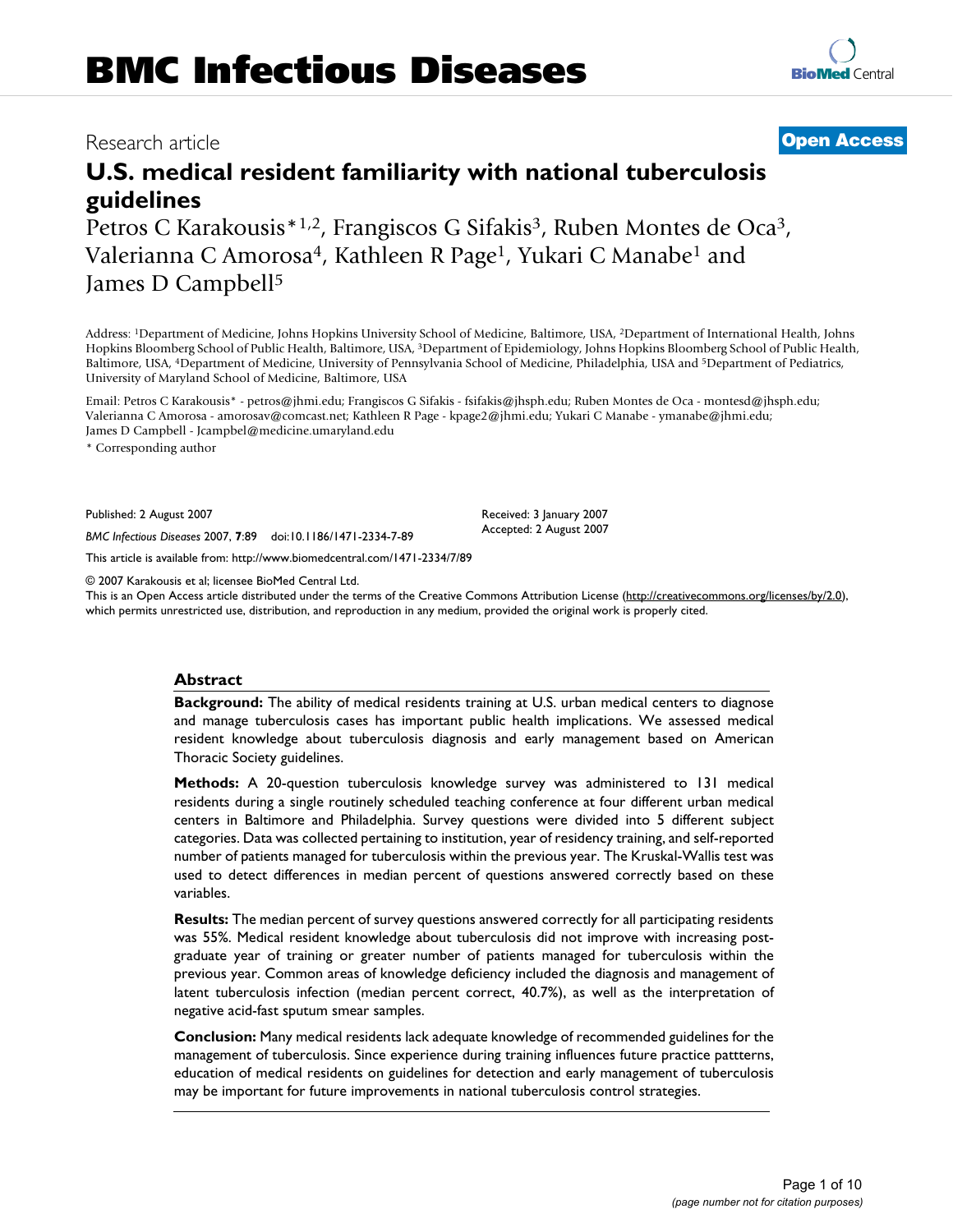## **Background**

Although the overwhelming global burden of *Mycobacterium tuberculosis* disease occurs in developing countries, developed countries have not been able to eradicate this infection. After an increase in tuberculosis cases from 1985–1992, implementation of effective interventions at the national, state, and local levels led to a decline in the incidence of tuberculosis in the U.S. by 44% from 1993 to 2003 [1], to a historic low level (14,874 cases, representing 5.1 cases/100,000 population in 2003) [2]. However, as a result of continued immigration from countries with a high prevalence of tuberculosis [3], it is possible that recent encouraging trends in tuberculosis incidence in the U.S. may be reversed in the near future. In addition, the estimated 10 to 15 million persons in the United States with latent tuberculosis infection [1] represent a significant reservoir for subsequent tuberculosis reactivation.

Social factors, including homelessness, injection drug use, incarceration, and immigration, as well as concurrent HIV infection, have contributed to the high prevalence of tuberculosis in urban areas in the US [4]. Many of these patients will be seen and evaluated first by internists and primary care physicians. Because care patterns learned in training are reflected in later practice [5], it is important to ensure that future internists have an appropriate awareness of this important infection. From a public health perspective, medical resident physicians training at urban medical centers are likely to be present when patients with previously undiagnosed tuberculosis first encounter the medical health system.

We evaluated medical resident knowledge of tuberculosis diagnosis and early management based on American Thoracic Society guidelines [6-[10](#page-8-0)] at four urban internal medicine residency training programs in Baltimore and Philadelphia. We assessed knowledge based on a brief written examination and then evaluated scores on the examination with respect to institution, post-graduate year of training, and number of tuberculosis cases seen within the past year. As a result, we identified specific areas of knowledge deficiency that we believe require further attention in medical residency curricula.

## **Methods**

A survey (see Appendix 1) comprising 20 questions (11 multiple-choice and 9 true/false) was developed by the collaborating authors and reviewed for face and content validity. The survey was pilot tested among 17 infectious disease attending physicians from the participating institutions, 8 of whom described themselves as tuberculosis experts. The median percent of survey questions answered correctly in this group was 90%, and based on their responses, a single question (Question # 2) was deemed ambiguous by the participating authors, and this question

was omitted from the data analysis. The knowledge surveys were administered anonymously to internal medicine residents at the following four accredited U.S. residency training programs: Johns Hopkins Hospital, Baltimore, MD; Johns Hopkins Bayview Medical Center, Baltimore, MD; University of Maryland Medical Center, Baltimore, MD; and Hospital of the University of Pennsylvania, Philadelphia, PA. The collaborating authors administered surveys during a single routinely scheduled teaching conference at each of their respective institutions in the final month of the academic year in 2005. To prevent residents from studying the subject in anticipation, the surveys were distributed without advance notice. Medical residents were allowed up to 30 minutes to complete the surveys without outside assistance. Correct responses were determined prior to survey administration according to published American Thoracic Society guidelines (see Appendix 2) [6-[10](#page-8-0)]. Each completed survey was assigned a score based on the percent of questions answered correctly, with a maximum survey score of 100% representing correct responses to all 19 questions.

Data were collected pertaining to institution, year of residency training, and self-reported number of patients managed for tuberculosis within the previous year. For purposes of data analysis, each institution randomly was assigned a number from 1 to 4. We used the Kruskal-Wallis test to detect differences in median survey scores based on these variables. Survey questions were divided into 5 categories: transmission of *M. tuberculosis* (questions #3, 12, and 13); diagnosis and management of latent tuberculosis infection (questions #1, 4, 5, 6, 7, 10, and 11); diagnosis of active tuberculosis (questions #14, 15, 16, 17, and 18); toxicity of anti-tuberculosis therapy (questions #8, 9, and 19); and HIV and tuberculosis co-infection (questions #7, 19, and 20).

This study was approved by the Institutional Review Board of each participating institution, and the need for written informed consent was waived.

#### **Results**

#### *General characteristics of survey respondents*

The surveys were completed by 131 medical residents, representing 29% of the 446 total medical residents training at the four participating institutions. Survey response rates among conference attendees at each institution were 100%. Forty-one percent  $(n = 53)$  of participating residents were from institution 1, 21% ( $n = 28$ ) were from institution 2, 16% ( $n = 21$ ) were from institution 3, and 22% (n = 29) were from institution 4. Respondents were evenly distributed with respect to their level of residency training;  $35\%$  (n = 46) were post-graduate year (PGY)-1, 32% (n = 41) were PGY-2, and 33% (n = 43) were PGY-3. Nearly half of all respondents  $(48\% , n = 60)$  had directly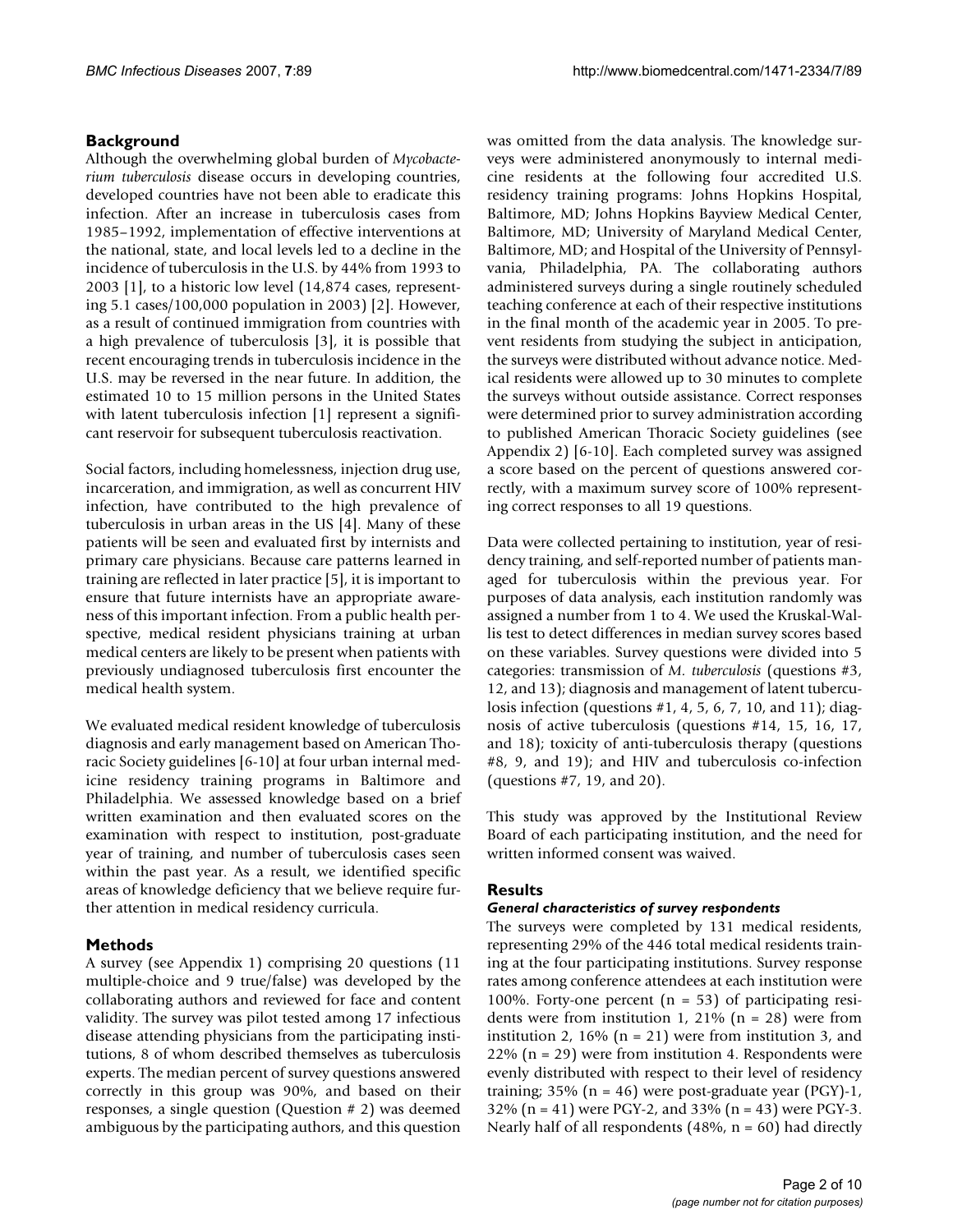cared for only 1 or 2 patients with tuberculosis in the previous year, and 29% ( $n = 36$ ) of respondents had cared for 3 or more patients with tuberculosis. Twenty-three percent  $(n = 29)$  had not cared for a single patient with tuberculosis in the previous year (Table 1).

The median survey score for all participating medical residents was 55%. Overall, survey performance did not correlate with level of residency training, as median scores for PGY-1, PGY-2, and PGY-3 residents were 55% for all years  $(p = 0.94)$ . Interestingly, median scores among residents who had directly cared for 3 or more patients with tuberculosis within the previous year (52%) were significantly lower than those among residents who had cared 1–2 patients  $(60\%; p = 0.04)$ . Finally, survey scores were somewhat influenced by institution, as median scores for institutions 1, 2, 3, and 4 were 55%, 55%, 50%, and 65%, respectively ( $p = 0.03$ ) (Table 1).

## *Transmission of* **Mycobacterium tuberculosis**

The median score for all medical residents in the category of *M. tuberculosis* transmission was 95% (Table 2). Half of all medical residents ( $n = 66$ ) responded correctly to all 3 relevant questions. Eighty-one percent  $(n = 106)$  recognized correctly that no specific effective measures exist to prevent acquisition of *M. tuberculosis* in areas of high prevalence of the disease, and only 5% ( $n = 7$ ) incorrectly recommended vaccination with BCG for a traveler to a tuberculosis endemic area (Question #3). Eighty-seven percent of residents  $(n = 112)$  correctly identified patients with extrapulmonary tuberculosis as being less likely to transmit *M. tuberculosis* than those with pulmonary involvement (Question #13). Seventy-two percent of residents  $(n = 36)$  correctly recognized that patients whose sputum samples are negative by acid fast staining may still transmit *M. tuberculosis* (Question #12).

## *Diagnosis and management of latent tuberculosis infection*

The median score for all medical residents in the category of latent tuberculosis infection was 40.7%. Although medical residents from institution 4 received the highest median scores in this category (median,  $54.2\%$ ,  $p < 0.01$ ), their scores represent only one more correct answer above median scores from all institutions combined. Interpretation of tuberculin skin test results posed particular difficulty for the participating medical residents. When presented with a clinical vignette describing a foreignborn, BCG-vaccinated individual, whose tuberculin skin test is positive (Question #1), fewer than half of residents would treat with the appropriate regimen of isoniazid for 9 months (47%;  $n = 62$ ). Among those responding incorrectly to this question, 71% believed that the positive tuberculin skin test was attributable to prior BCG vaccination, and recommended no specific therapy for latent tuberculosis infection. Sixty-six percent of residents (n = 85) correctly recognized that a tuberculin skin test inducing a 5-mm reaction is not considered positive for health care workers (Question #5).

With respect to the therapy of latent tuberculosis infection, only 41% of residents ( $n = 53$ ) identified the combination of rifampin and pyrazinamide as an unacceptable regimen, and half of residents ( $n = 67$ ) were aware of the acceptability of a 4-month regimen of rifampin for the

**Table 1: Medical Resident Background and Median Survey Scores (Percent Correct)**

|                                   | $N$ (%)   | <b>Median score</b> |
|-----------------------------------|-----------|---------------------|
| Overall                           | 131(100)  | 55.0                |
| Institution                       |           |                     |
| J.                                | 53 (40.5) | 55.0                |
| $\mathbf{2}$                      | 28(21.4)  | 55.0                |
| 3                                 | 21(16.0)  | 50.0                |
| 4                                 | 29(22.1)  | 65.0                |
| p-value                           |           | 0.03                |
| TB patients seen within last year |           |                     |
| 0                                 | 29(23.2)  | 55.0                |
| $1-2$                             | 60 (48.0) | 60.0                |
| 3 or more                         | 36 (28.8) | 52.5                |
| p-value                           |           | 0.04                |
| Years of training                 |           |                     |
| J.                                | 46 (35.4) | 55.0                |
| $\mathbf{2}$                      | 41(31.5)  | 55.0                |
| 3                                 | 43(33.1)  | 55.0                |
| p-value                           |           | 0.80                |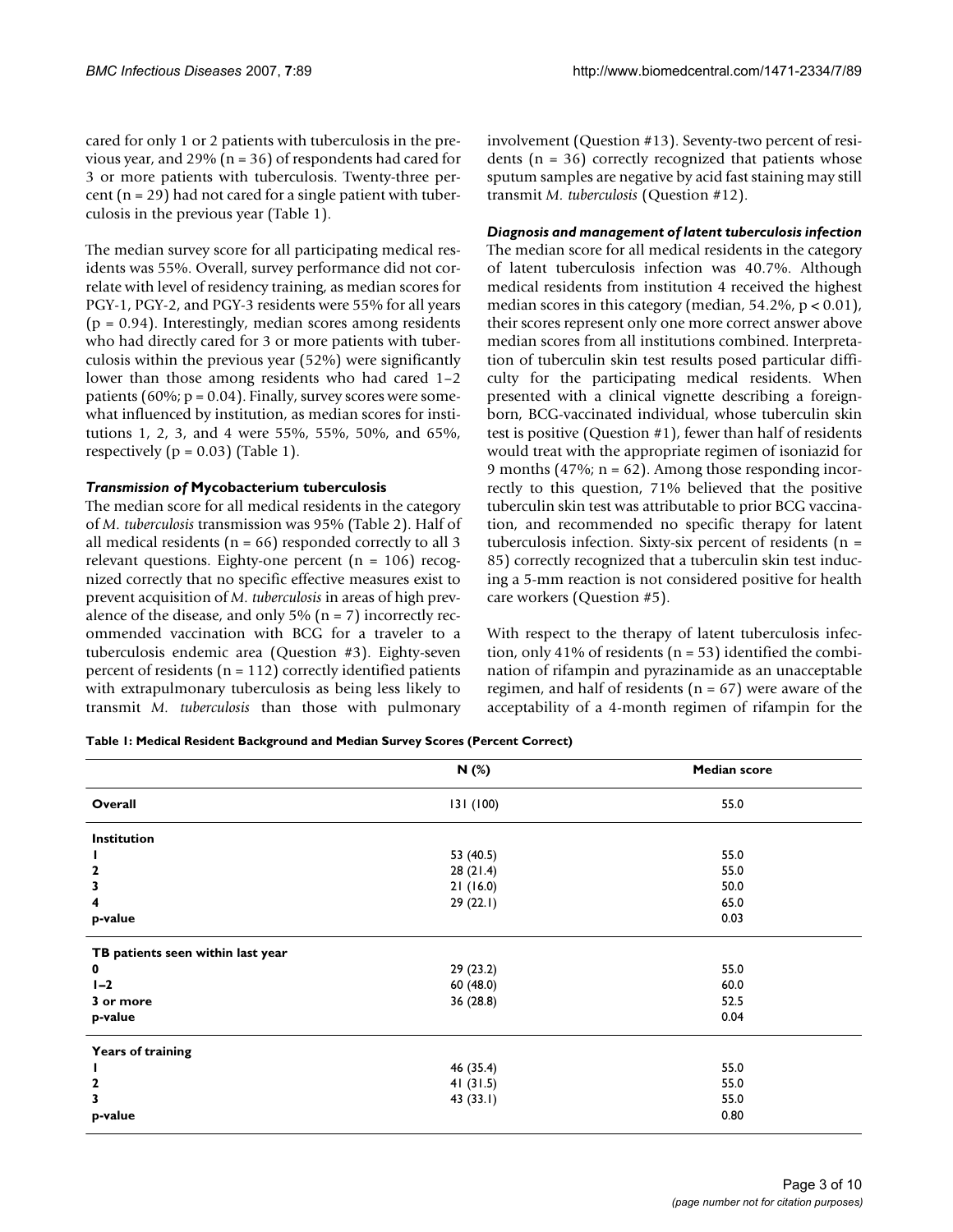| <b>Subject category</b>                                    | Percent correct (median) |
|------------------------------------------------------------|--------------------------|
| Transmission of M. tuberculosis                            | 95.0                     |
| Diagnosis and management of latent tuberculosis infection  | 40.7                     |
| Diagnosis of active tuberculosis                           | 57.0                     |
| Toxicity of therapy for active tuberculosis                | 63.3                     |
| Human immunodeficiency virus and tuberculosis co-infection | 63.3                     |

**Table 2: Median percent of questions answered correctly by all residents in each subject category**

treatment of latent tuberculosis infection (Question #4). Only 15% ( $n = 108$ ) were aware of the proper use of pyridoxine supplementation (Question #10), with threequarters of incorrect responders choosing not to recommend pyridoxine supplementation during pregnancy.

Nearly half of residents ( $n = 64$ ) believed incorrectly that the lifetime risk of developing active disease in non-HIVinfected persons with latent tuberculosis infection was below 2 percent (Question #6). Fifty-five percent of residents  $(n = 71)$  correctly identified the use of infliximab as the greatest risk factor for progression from latent tuberculosis infection to active disease among other possible risk factors including age, rheumatoid arthritis, methotrexate use, and smoking history (Question #11).

#### *Diagnosis of active tuberculosis*

The median score for all medical residents in the category of active tuberculosis diagnosis was 57%. The great majority of residents (97 percent,  $n = 125$ ) correctly indicated that the diagnosis of pulmonary tuberculosis cannot be reliably excluded on the basis of a negative tuberculin skin test (Question #14). However, only 28% of residents ( $n =$ 93) recognized that the diagnosis of pulmonary tuberculosis cannot be reliably excluded after 3 sequential sputum samples are negative by acid fast staining (Question #15). Similarly, only 40% of residents (n = 78) recognized that the diagnosis of pulmonary tuberculosis cannot be reliably excluded after a single bronchoscopic alveolar lavage sample is negative by acid fast staining (Question #16). Regarding the use of nucleic acid amplification testing of sputum samples in the diagnosis of pulmonary tuberculosis, roughly three-quarters of residents  $(n = 101)$ recognized the high specificity of the test for acid fast-positive sputum samples (Question  $#17$ ), and two-thirds (n = 89) recognized the reduced sensitivity of the test for acidfast sputum negative samples (Question #18).

## *Toxicity of therapy for active tuberculosis*

The median score for all medical residents in the category of anti-tuberculosis therapy-associated toxicity was 63.3%. With respect to initial four-drug combination therapy for active tuberculosis cases, 80% of residents were aware of rifampin-related staining of secretions, and 90% were aware of the potential hepatotoxicity of the regimen (Question #8). When confronted with a patient experiencing a 2-fold elevation in aspartate aminotransferase (AST) above baseline values after initiation of therapy for active tuberculosis,  $30\%$  of residents (n = 39) incorrectly recommended discontinuation of one or more anti-tuberculous drugs (Question #9).

## *Human immunodeficiency virus and tuberculosis coinfection*

The median score for all medical residents in the category of HIV and tuberculosis co-infection was 63.3%. Many residents (39%,  $n = 51$ ) incorrectly thought that the annual risk of developing active disease in HIV-infected patients with latent tuberculosis infection was less than or equal to 1 percent (Question #7).

The majority of residents (84%,  $n = 102$ ) correctly identified rifampin as the first-line anti-tuberculous agent with the greatest potential for drug-drug interactions in patients receiving highly active antiretroviral therapy (HAART) (Question #19). Nearly 80% of residents ( $n =$ 105) correctly would not delay initiation of HAART until active tuberculosis had been completely treated in HIVinfected patients with CD4 cell counts below 100 cells/ mm<sup>3</sup> (Question #20).

## **Discussion**

One major challenge facing current tuberculosis eradication efforts in the U.S. is the maintenance of clinical and public health expertise in an era of declining disease incidence. Lack of such expertise may lead to delayed detection of active tuberculosis cases, resulting in delayed initiation of treatment and the potential for continued transmission of the organism [11-15]. From a public health point of view, it is imperative that medical housestaff training at urban medical centers be able to recognize and promptly treat this infection, since these centers treat the majority of tuberculosis cases in the U.S. [16,17]. It is also important to ensure that future internists are competent in the diagnosis and early management of latent and active tuberculosis infections.

Consistent with previous reports indicating defiencies in U.S. physician trainee knowledge of national disease-specific guidelines [18-20], our study revealed that many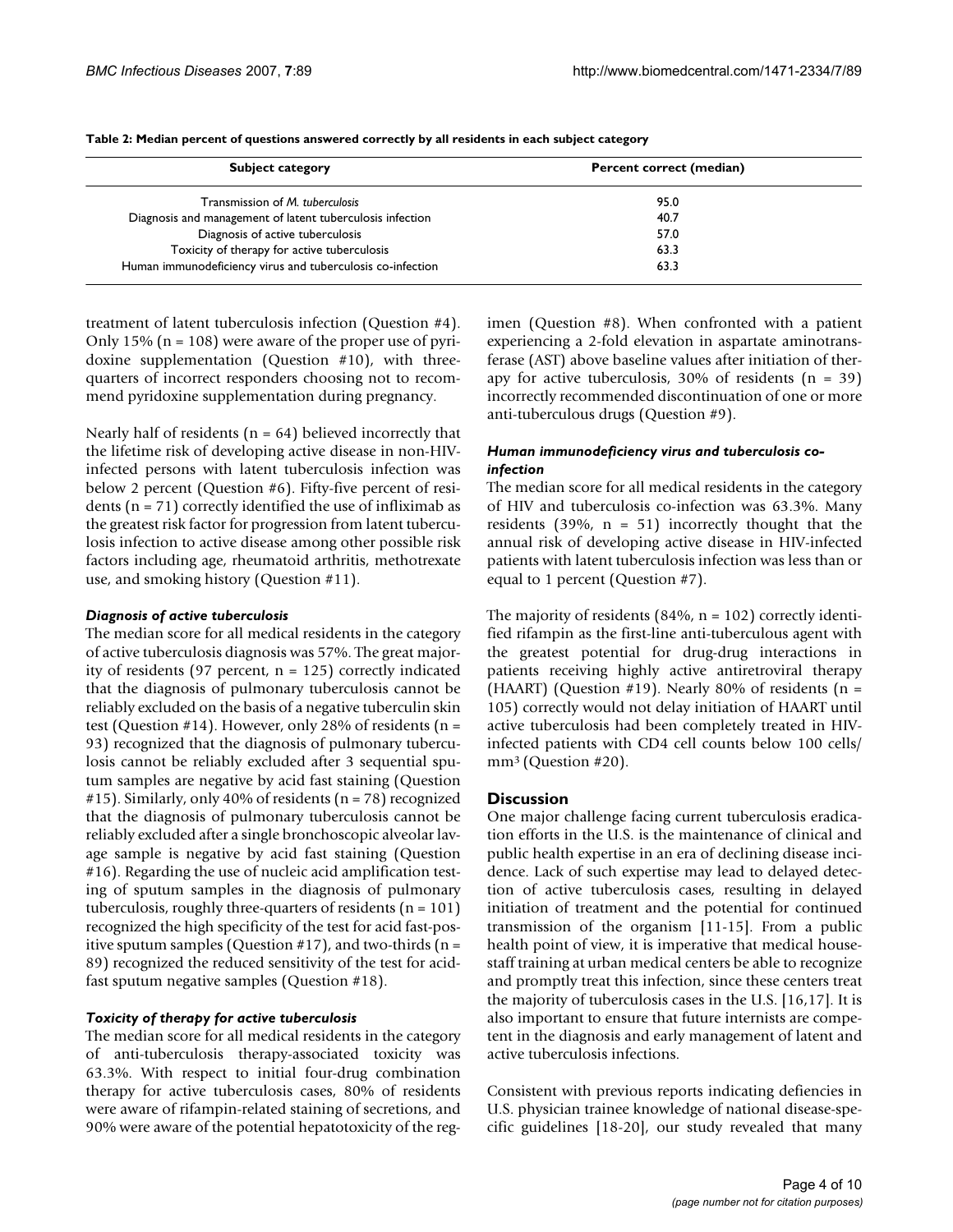medical residents lack adequate knowledge of recommended guidelines for the management of tuberculosis. Contrary to our initial hypotheses, medical resident knowledge about tuberculosis did not improve with increasing PGY level of training or volume of tuberculosis patients. Interestingly, the lowest median scores were observed in the group of residents who had directly cared for the greatest number of patients with tuberculosis within the previous year. This finding, although statistically significant, may not be clinically relevant, since median scores between the groups differed at most by a single question. Alternatively, medical residents who had directly cared for a large number of patients with tuberculosis within the previous year may have done so during rotations in developing countries, where tuberculosis education may not comply with current U.S. guidelines. In support of this hypothesis, a recent study demonstrated poor awareness of and low compliance with published tuberculosis guidelines among medical interns in Pakistan, a country with a high prevalence of tuberculosis [21]. Although resident median scores were somewhat influenced by institution, the median score at the institution with the highest scores exceeded the overall median by only a single correct answer.

In order to gain insight into specific areas of resident knowledge deficiency, we divided the questions into 5 specific categories (see Methods). Among these categories, the median score was highest for questions pertaining to transmission of *M. tuberculosis* (95.0%), with nearly half of all residents responding correctly to all questions within this category. The category for which the medical residents received the lowest median score was that of diagnosis and management of latent tuberculosis infection (median score, 40.7%). This result is perhaps not surprising, since internal medicine residency training in the U.S. occurs mostly in the inpatient setting [22], while latent tuberculosis infection is often diagnosed and managed in the outpatient setting.

Analysis of individual questions pertaining to latent tuberculosis infection revealed several common misconceptions among medical residents. One common error was the false attribution of a positive tuberculin skin test to distant BCG vaccination in a person from a tuberculosis-endemic country. Although prior receipt of BCG vaccine in some cases may lead to a positive tuberculin skin test, this effect wanes significantly over time [23-25]. Therefore, current guidelines recommend treatment for latent tuberculosis infection in persons with positive skin tests who are from tuberculosis-endemic areas, regardless of prior BCG vaccination history [[8](#page-8-1)]. Recently developed interferon gamma release assays using *Mycobacterium tuberculosis*-specific antigens have shown promise in diagnosing latent tuberculosis infection in high-risk individuals [26,27], and appear to have the advantage of decreased cross-reactivity in individuals exposed to BCG and nontuberculous mycobacteria [28]. A large proportion of the residents was not familiar with appropriate and inappropriate treatment regimens for latent tuberculosis infection, with less than half of residents identifying 2 months of rifampin and pyrazinamide as unacceptable, despite the proscription of this regimen in current guidelines due to its significantly increased risk of severe hepatotoxicity [[10](#page-8-0)]. A significant proportion of residents grossly underestimated the risk of progression from latent tuberculosis infection to active disease in HIV-infected and HIV-uninfected individuals, and did not recognize the importance of infliximab use as a major risk factor in predicting reactivation of tuberculosis [29]. These findings underscore the need to instruct medical residents about the importance of promptly diagnosing and treating latent tuberculosis infection in high-risk populations.

Another common misconception among medical residents was that acid fast smear negativity reliably excludes the diagnosis of pulmonary tuberculosis and precludes transmissibility of infection. This misconception may be based on hospital infection control practice guidelines, which often recommend discontinuation of respiratory isolation for tuberculosis suspect patients after demonstration of sputum smear-negativity [30]. However, an epidemiologic study of tuberculosis cases in San Francisco used DNA fingerprinting to demonstrate that although acid fast-negative culture-positive patients were less infectious than acid fast-positive cases, the former group were still responsible for about 17% of *M. tuberculosis* transmission [31].

Our study has several limitations. The survey was conducted at medical residency training programs in Baltimore, MD, and Philadelphia, PA, cities with a moderate prevalence of tuberculosis; the case rates per 100,000 population were 4.5 and 4.2 for Baltimore and Philadelphia, respectively, in 2004 [32]. Therefore, it is possible that our results may underestimate medical resident knowledge in cities with higher case rates of tuberculosis, such as New York City (11.9/100,000 population), Houston (11.2/ 100,000 population), or Los Angeles (10.0/100,000 population), or overestimate medical resident knowledge in cities or rural areas with a lower prevalence of tuberculosis. However, our data and those of others [21] suggest that medical resident knowledge does not improve with the number of tuberculosis cases seen. Surveys were completed by only 29% of medical residents at the participating institutions, primarily because of the study design. Our survey was administered during a single scheduled resident conference at each of the four participating institutions in order to maximize the number of survey respondents while minimizing the potential for use of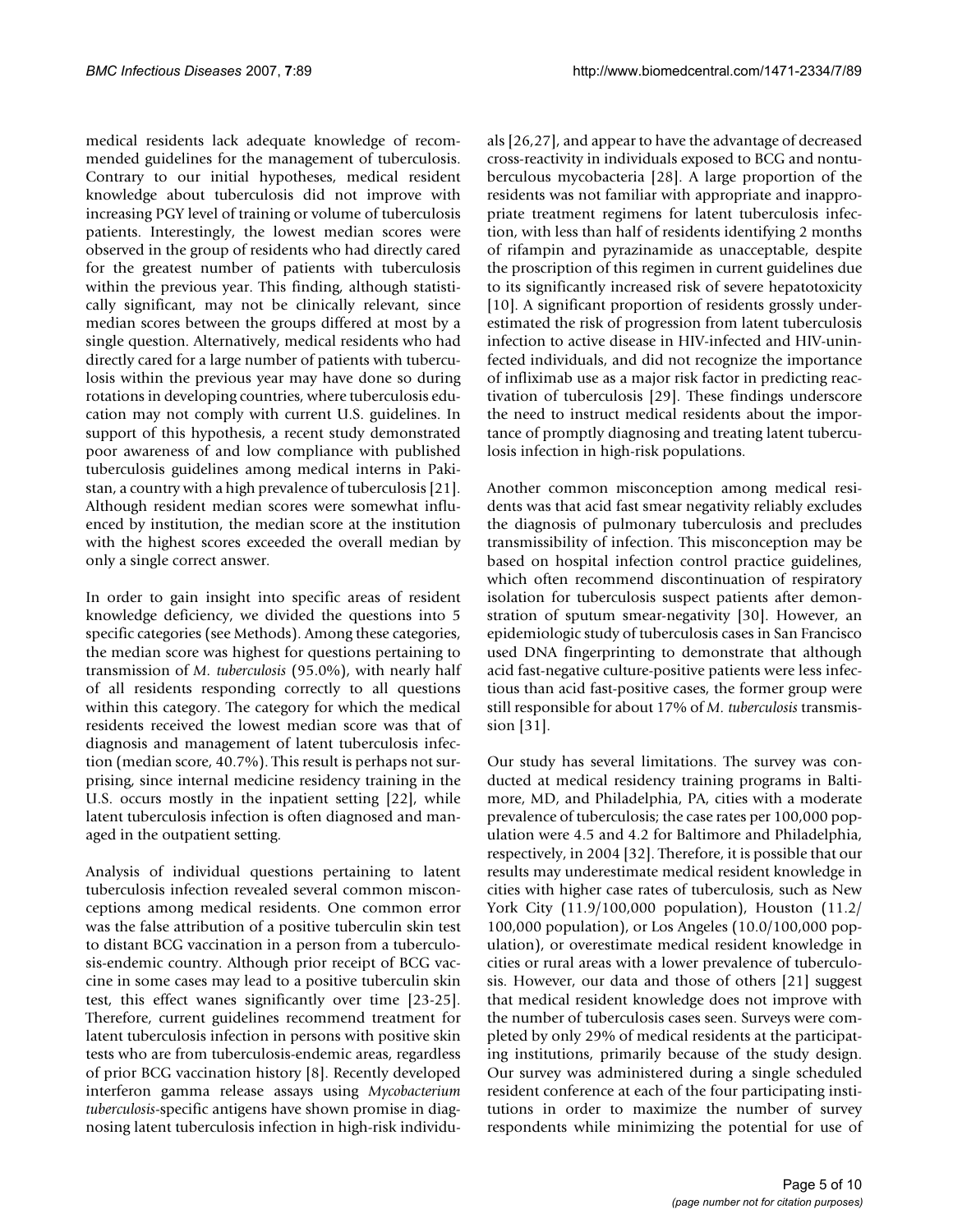outside sources of information. Therefore, the poor survey response rates in fact reflect poor resident conference attendance. On the other hand, survey response rates among conference attendees at each institution were 100%. It is possible that sole inclusion of conference attendees may have introduced inadvertent bias into the subject pool. However, attendance at didactic teaching conferences does not appear to correlate with medical resident knowledge, at least as measured by performance in medical certifying examinations [33]. Finally, we cannot be sure that lack of tuberculosis knowledge leads to poor management of patients. Although trainees may score poorly, they may be quick to consult experts in Infection Control, Infectious Diseases, or Pulmonary Medicine to assist in diagnosis, isolation, and treatment. Resources pertaining to the education of undergraduate and graduate health-related students in the management and control of active and latent tuberculosis infection may be found at the website of the National Tuberculosis Curriculum Consortium.

## **Conclusion**

The ability of medical residents training at U.S. urban medical centers to diagnose and manage tuberculosis infection has important public health implications. Overall, medical residents appear to have significant knowledge gaps in several aspects of tuberculosis care, including the diagnosis and treatment of latent tuberculosis infection, and the correct interpretation of negative acid-fast smear sputum samples. Since clinical practice paradigms are often ingrained in physicians during their residency training, education of medical residents on guidelines for detection and early management of tuberculosis may be important for future improvements in national tuberculosis control strategies.

## **Appendix 1: Medical resident TB knowledge survey**

## *Assessment of tuberculosis knowledge among primary care residents in urban medical centers*

Given the increasing prevalence of tuberculosis (TB) cases in urban areas related to homelessness, incarceration, immigration, and concurrent human immunodeficiency virus (HIV) infection, it is imperative that primary care physicians in urban medical centers are able to recognize and treat this important infection. The purpose of the proposed research is to assess the adequacy of U.S. graduate medical training regarding TB in large urban medical centers, which has not been studied previously.

We are conducting a survey of 1<sup>st</sup>, 2<sup>nd</sup>, and 3<sup>rd</sup> year resident physicians enrolled in Internal Medicine training programs at Johns Hopkins Hospital, Johns Hopkins Bayview Medical Center, University of Maryland, and University of Pennsylvania. Surveys consist of 20 multiple-choice and true/false questions related to the epidemiology, diagnosis, and management of patients with TB.

Your participation in this study is entirely VOLUNTARY. Therefore, you may choose not to participate at any time. If you choose to participate, you will have 30 minutes to complete the survey, which must be done without the aid of textbooks or other auxiliary materials. Surveys will bear NO IDENTIFYING INFORMATION, other than year of residency training. Upon completion of the study, you will be provided with the study results, including correct responses to each question and pertinent explanations.

## *Assessment of tuberculosis knowledge among primary care residents in urban medical centers*

*Please answer the following background questions (check only one)* Post-graduate year (PGY) of training (Intern = PGY 1, etc.):

 $\Box$  PGY 1  $\Box$  PGY 2  $\Box$  PGY 3  $\Box$  Other

Number of patients with tuberculosis for whom you have directly cared in the last year:

 $\Box$  None  $\Box$  1–2  $\Box$  3–5  $\Box$  5–10  $\Box$  More than 10

## *For each of the following case scenarios, please circle the most appropriate answer (circle only one)*

1. A 32 year-old asymptomatic woman who recently emigrated from Vietnam has a 12 mm indurated reaction 72 hours after a tuberculin skin test was placed for employment purposes. Her chest X-ray is unremarkable. She has normal liver function tests. She states she received the BCG vaccine at birth and again at age 20. The next course of action is:

a. Four-drug therapy with isoniazid, rifampin, ethambutol, and pyrazinamide for 2 months, followed by 4 months of isoniazid and rifampin

- b. Isoniazid with vitamin B6 for 9 months
- c. Sputum sample for acid-fast bacilli and cultures

d. No treatment; the positive tuberculin skin test may be explained by the history of BCG vaccination

2. A 29 year-old homeless man presents to your clinic with a 2-month history of fevers, night sweats, and weight loss. He denies cough or hemoptysis. On physical examination you detect cervical lymphadenopathy, and a chest X-ray reveals normal lung fields but enlarged mediastinal lymph nodes. You suspect extrapulmonary tuberculosis. You place a tuberculin skin test. The next course of action is: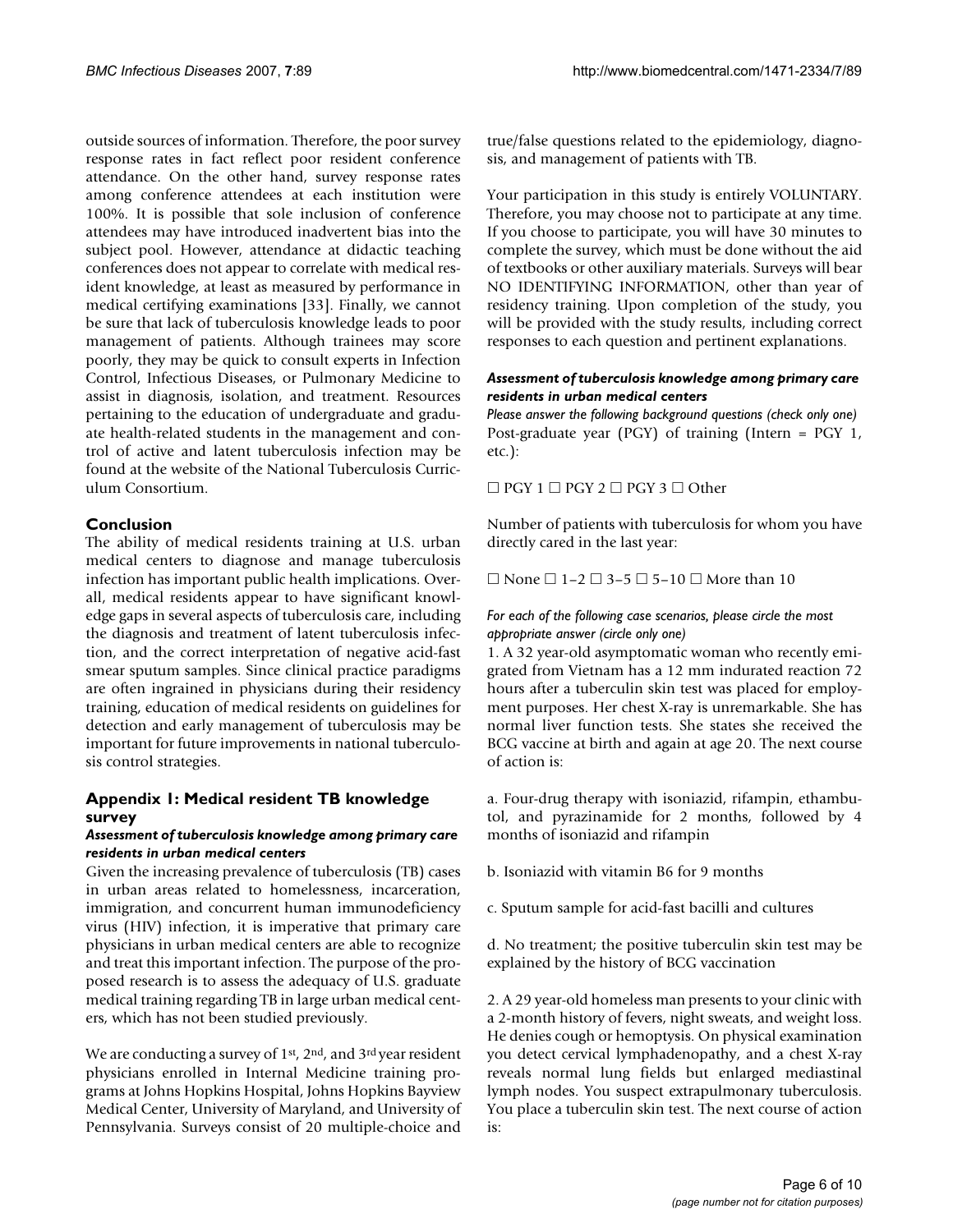| a. Sputum sample for acid-fast bacilli and cultures                                | $b. 1-2\%$    |
|------------------------------------------------------------------------------------|---------------|
| b. Cervical lymph node biopsy for acid-fast staining and<br>mycobacterial cultures | c. $5-10\%$   |
|                                                                                    | d. $25 - 35%$ |
| c. Blood cultures for mycobacteria                                                 | e. $50 - 75%$ |
| d. Serum early secreted antigen-6 (ESAT-6)                                         |               |

3. One of your co-workers is being relocated to Mali for 2 years. He inquires about tuberculosis prophylaxis. You recommend:

a. BCG vaccination

b. Daily isoniazid during his stay

c. Weekly rifampin during his stay

d. The use of N-95 respiratory masks while in crowded public places

e. No specific prophylaxis

4. A 26 year-old asymptomatic man who recently immigrated from El Salvador is found to have a positive tuberculin skin test. The following are acceptable treatments for latent tuberculosis infection EXCEPT:

a. Daily isoniazid for nine months

b. Daily rifampin for 4 months

c. Daily rifampin and pyrazinamide for 2 months

5. A 5-mm reaction after tuberculin skin test placement is considered positive for all of the following cases EXCEPT:

a. 38 year-old woman with HIV

b. 24 year-old husband of a known TB case

c. 67 year-old man with fibrotic changes in the right upper lobe on chest X-ray

d. 52 year-old woman on immunosuppression for renal transplant

e. 32 year-old nurse working at university student health clinic

6. The **lifetime** risk of developing active disease in non-HIV-infected patients with latent tuberculosis infection is:

a. 0.1–0.5%

7. The **annual** risk of developing active disease in patients with HIV and latent tuberculosis infection is approximately:

a. 0.1%

b. 1%

 $c. 10%$ 

d. 25%

e. 50%

8. You have diagnosed a 30 year-old man with pulmonary tuberculosis and have started therapy with a four-drug combination including isoniazid, rifampin, pyrazinamide, and ethambutol. You should advise your patient of the following EXCEPT:

a. To avoid the use of contact lenses

b. To limit the consumption of green leafy vegetables

c. To avoid alcohol consumption

d. To report changes in color vision

e. To report numbness or tingling of the extremities

9. A patient with no prior medical history is diagnosed with pulmonary tuberculosis and you prescribe a daily combination regimen containing isoniazid, rifampin, pyrazinamide, and ethambutol. The patient sees his primary care doctor 3 weeks later for a scheduled office visit, at which time routine chemistry tests reveal a 2-fold elevation of the aspartate aminotransferase (AST) above a normal baseline value. At this point, the patient should:

a. Discontinue isoniazid only

b. Discontinue rifampin only

c. Discontinue rifampin and pyrazinamide

d. Discontinue all anti-TB drugs until AST returns to baseline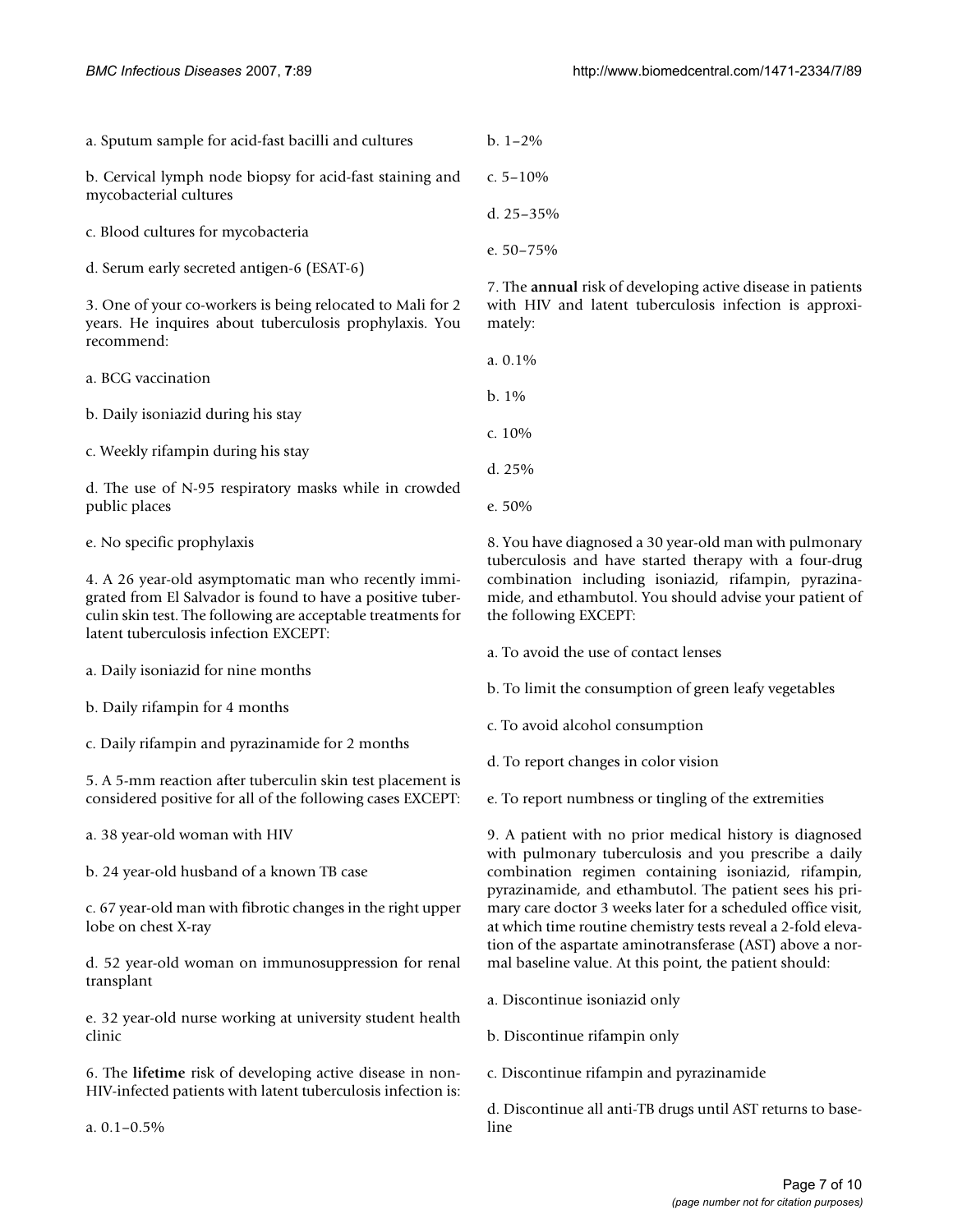e. Continue current regimen and monitor symptoms and transaminases

10. Pyridoxine supplementation (25 mg/day) during treatment of latent tuberculosis infection is recommended for the following patients EXCEPT:

a. 31 year-old pregnant woman

b. 28 year-old man with HIV

c. 74 year-old man with peripheral neuropathy

d. 21 year-old woman with anemia

11. A 67 year-old woman with rheumatoid arthritis and chronic obstructive pulmonary disease presents with a right upper lobe cavitary lesion. Her greatest risk factor for tuberculosis is:

a. Age

b. History of rheumatoid arthritis

c. Prior use of methotrexate

d. Smoking history

e. Prior use of infliximab

*The following are TRUE or FALSE statements. Please check the most appropriate answer (check only one)*

12. Patients who are AFB smear-negative cannot transmit *Mycobacterium tuberculosis*.

 $\square$  True  $\square$  False

13. Patients with extrapulmonary disease are less likely to transmit *Mycobacterium tuberculosis* than those with pulmonary involvement.

 $\square$  True  $\square$  False

14. The diagnosis of pulmonary tuberculosis can be reliably excluded on the basis of a negative tuberculin skin test.

 $\square$  True  $\square$  False

15. The diagnosis of pulmonary tuberculosis can be reliably excluded after 3 sequential sputum samples are negative for acid-fast bacilli (AFB).

 $\square$  True  $\square$  False

16. The diagnosis of pulmonary tuberculosis can be reliably excluded after a single bronchoscopic alveolar lavage sample is negative for acid-fast bacilli (AFB).

 $\square$  True  $\square$  False

17. A positive sputum sample using a nucleic acid amplification technique (e.g., the MTB direct test) indicates the diagnosis of tuberculosis.

 $\square$  True  $\square$  False

18. A negative nucleic acid amplification test (e.g., the MTB direct test) performed on an AFB-negative sputum sample can reliably exclude the diagnosis of tuberculosis.

 $\square$  True  $\square$  False

19. Of first-line anti-TB agents, rifampin has the greatest potential for drug-drug interactions in patients receiving highly active antiretroviral therapy (HAART).

 $\square$  True  $\square$  False

20. In HIV-infected patients with CD4 < 100, HAART should be withheld until active tuberculosis has been completely treated.

 $\square$  True  $\square$  False

## **Appendix 2: Survey answer key (percent of all residents responding correctly)** 1. B (47%)

2. B (56%) 3. E (81%) 4. C (41%) 5. E (66%) 6. C (45%) 7. C (47%) 8. B (62%) 9. E (70%) 10. D (15%) 11. E (55%) 12. F (72%)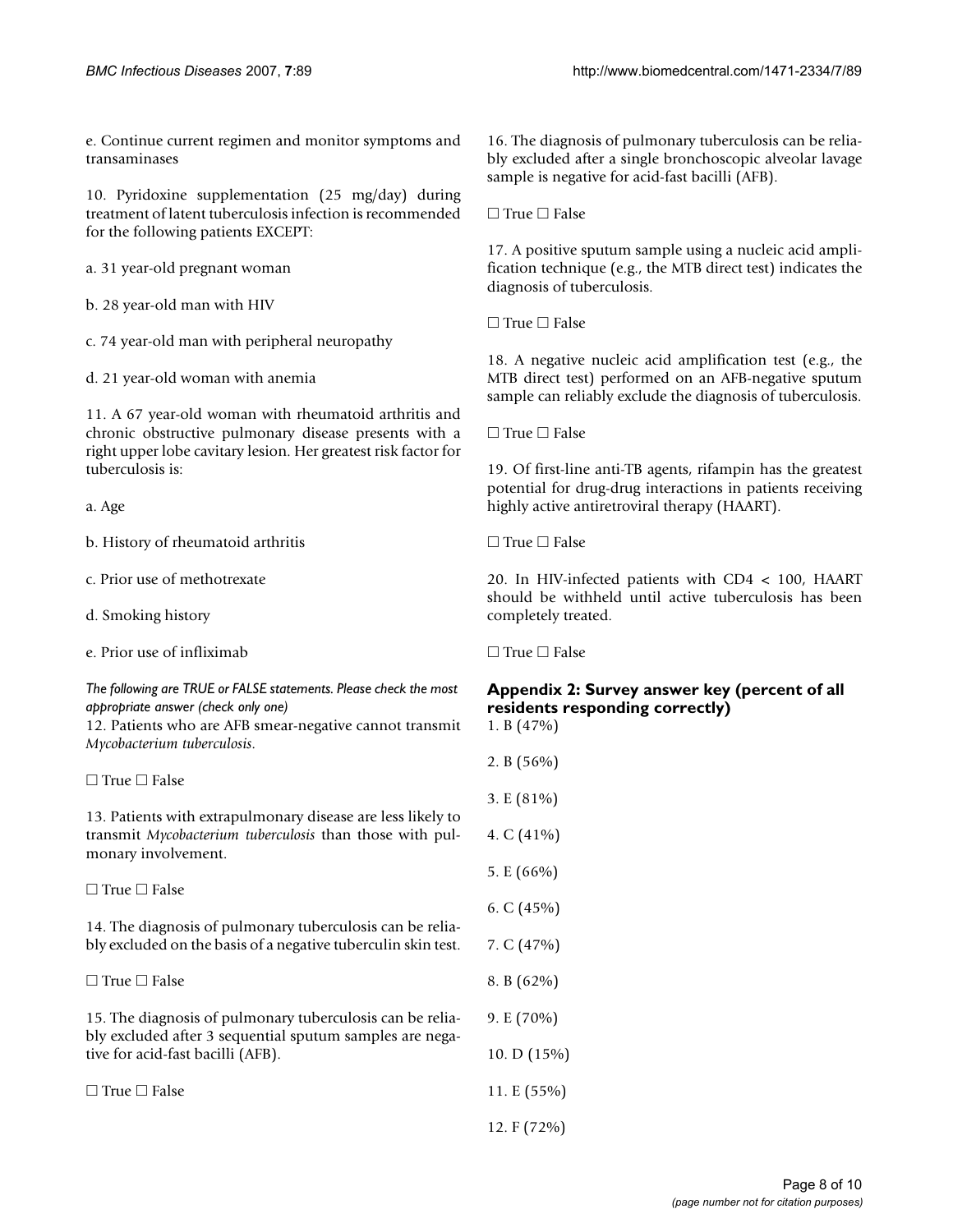- 13. T (87%)
- 14. F (97%)
- 15. F (28%)
- 16. F (40%)
- 17. T (76%)
- 18. F (66%)
- 19. T (84%)
- 20. F (79%)

#### **Competing interests**

The author(s) declare that they have no competing interests.

## **Authors' contributions**

PK conceived the study and drafted the manuscript. FS performed the statistical analysis and helped to draft the manuscript. RM helped carry out the statistical analysis. VA participated in the study design and helped to draft the manuscript. KP participated in the study design and helped to draft the manuscript. YM participated in the study design and helped to draft the manuscript. JC participated in the study design and helped carry out the statistical analysis. All authors read and approved the final manuscript.

#### **Acknowledgements**

We are very grateful to each of the residents who participated in the study.

#### **References**

- 1. Taylor Z, Nolan CM, Blumberg HM: **[Controlling tuberculosis in](http://www.ncbi.nlm.nih.gov/entrez/query.fcgi?cmd=Retrieve&db=PubMed&dopt=Abstract&list_uids=16267499) [the United States. Recommendations from the American](http://www.ncbi.nlm.nih.gov/entrez/query.fcgi?cmd=Retrieve&db=PubMed&dopt=Abstract&list_uids=16267499) Thoracic Society, CDC, and the Infectious Diseases Society [of America.](http://www.ncbi.nlm.nih.gov/entrez/query.fcgi?cmd=Retrieve&db=PubMed&dopt=Abstract&list_uids=16267499)** *MMWR Recomm Rep* 2005, **54(RR-12):**1-81.
- 2. **Trends in tuberculosis--United States, 1998-2003.** *MMWR Morb Mortal Wkly Rep* 2004, **53(10):**209-214.
- 3. Doyle R: **Coming to America. Immigration today rivals the influx of a century ago.** *Sci Am* 2005, **293(2):**25.
- 4. Cantwell MF, McKenna MT, McCray E, Onorato IM: **[Tuberculosis](http://www.ncbi.nlm.nih.gov/entrez/query.fcgi?cmd=Retrieve&db=PubMed&dopt=Abstract&list_uids=9563713) [and race/ethnicity in the United States: impact of socioeco](http://www.ncbi.nlm.nih.gov/entrez/query.fcgi?cmd=Retrieve&db=PubMed&dopt=Abstract&list_uids=9563713)[nomic status.](http://www.ncbi.nlm.nih.gov/entrez/query.fcgi?cmd=Retrieve&db=PubMed&dopt=Abstract&list_uids=9563713)** *Am J Respir Crit Care Med* 1998, **157(4 Pt 1):**1016-1020.
- 5. Saad JA, Pirie P, Sprafka JM: **[Relationship between flexible sig](http://www.ncbi.nlm.nih.gov/entrez/query.fcgi?cmd=Retrieve&db=PubMed&dopt=Abstract&list_uids=8034144)[moidoscopy training during residency and subsequent sig](http://www.ncbi.nlm.nih.gov/entrez/query.fcgi?cmd=Retrieve&db=PubMed&dopt=Abstract&list_uids=8034144)[moidoscopy performance in practice.](http://www.ncbi.nlm.nih.gov/entrez/query.fcgi?cmd=Retrieve&db=PubMed&dopt=Abstract&list_uids=8034144)** *Fam Med* 1994, **26(4):**250-253.
- Blumberg HM, Burman WJ, Chaisson RE, Daley CL, Etkind SC, Friedman LN, Fujiwara P, Grzemska M, Hopewell PC, Iseman MD, Jasmer RM, Koppaka V, Menzies RI, O'Brien RJ, Reves RR, Reichman LB, Simone PM, Starke JR, Vernon AA: **[American Thoracic Society/](http://www.ncbi.nlm.nih.gov/entrez/query.fcgi?cmd=Retrieve&db=PubMed&dopt=Abstract&list_uids=12588714) [Centers for Disease Control and Prevention/Infectious Dis](http://www.ncbi.nlm.nih.gov/entrez/query.fcgi?cmd=Retrieve&db=PubMed&dopt=Abstract&list_uids=12588714)[eases Society of America: treatment of tuberculosis.](http://www.ncbi.nlm.nih.gov/entrez/query.fcgi?cmd=Retrieve&db=PubMed&dopt=Abstract&list_uids=12588714)** *Am J Respir Crit Care Med* 2003, **167(4):**603-662.
- 7. Blumberg HM, Leonard MK Jr., Jasmer RM: **[Update on the treat](http://www.ncbi.nlm.nih.gov/entrez/query.fcgi?cmd=Retrieve&db=PubMed&dopt=Abstract&list_uids=15941808)[ment of tuberculosis and latent tuberculosis infection.](http://www.ncbi.nlm.nih.gov/entrez/query.fcgi?cmd=Retrieve&db=PubMed&dopt=Abstract&list_uids=15941808)** *Jama* 2005, **293(22):**2776-2784.
- <span id="page-8-1"></span>8. **[Targeted tuberculin testing and treatment of latent tuber](http://www.ncbi.nlm.nih.gov/entrez/query.fcgi?cmd=Retrieve&db=PubMed&dopt=Abstract&list_uids=10764341)culosis infection. This official statement of the American [Thoracic Society was adopted by the ATS Board of Direc](http://www.ncbi.nlm.nih.gov/entrez/query.fcgi?cmd=Retrieve&db=PubMed&dopt=Abstract&list_uids=10764341)tors, July 1999. This is a Joint Statement of the American Thoracic Society (ATS) and the Centers for Disease Control and Prevention (CDC). This statement was endorsed by the Council of the Infectious Diseases Society of America. (IDSA), September 1999, and the sections of this statement.** *Am J Respir Crit Care Med* 2000, **161(4 Pt 2):**S221-47.
- 9. **[Diagnostic Standards and Classification of Tuberculosis in](http://www.ncbi.nlm.nih.gov/entrez/query.fcgi?cmd=Retrieve&db=PubMed&dopt=Abstract&list_uids=10764337) [Adults and Children. This official statement of the American](http://www.ncbi.nlm.nih.gov/entrez/query.fcgi?cmd=Retrieve&db=PubMed&dopt=Abstract&list_uids=10764337) Thoracic Society and the Centers for Disease Control and Prevention was adopted by the ATS Board of Directors, July 1999. This statement was endorsed by the Council of the [Infectious Disease Society of America, September 1999.](http://www.ncbi.nlm.nih.gov/entrez/query.fcgi?cmd=Retrieve&db=PubMed&dopt=Abstract&list_uids=10764337)** *Am J Respir Crit Care Med* 2000, **161(4 Pt 1):**1376-1395.
- <span id="page-8-0"></span>10. **[Update: adverse event data and revised American Thoracic](http://www.ncbi.nlm.nih.gov/entrez/query.fcgi?cmd=Retrieve&db=PubMed&dopt=Abstract&list_uids=12904741) [Society/CDC recommendations against the use of rifampin](http://www.ncbi.nlm.nih.gov/entrez/query.fcgi?cmd=Retrieve&db=PubMed&dopt=Abstract&list_uids=12904741) and pyrazinamide for treatment of latent tuberculosis infec[tion--United States, 2003.](http://www.ncbi.nlm.nih.gov/entrez/query.fcgi?cmd=Retrieve&db=PubMed&dopt=Abstract&list_uids=12904741)** *MMWR Morb Mortal Wkly Rep* 2003, **52(31):**735-739.
- 11. DeRiemer K, Rudoy I, Schecter GF, Hopewell PC, Daley CL: **[The](http://www.ncbi.nlm.nih.gov/entrez/query.fcgi?cmd=Retrieve&db=PubMed&dopt=Abstract&list_uids=10383061) [epidemiology of tuberculosis diagnosed after death in San](http://www.ncbi.nlm.nih.gov/entrez/query.fcgi?cmd=Retrieve&db=PubMed&dopt=Abstract&list_uids=10383061) [Francisco, 1986-1995.](http://www.ncbi.nlm.nih.gov/entrez/query.fcgi?cmd=Retrieve&db=PubMed&dopt=Abstract&list_uids=10383061)** *Int J Tuberc Lung Dis* 1999, **3(6):**488-493.
- Kramer F, Modilevsky T, Waliany AR, Leedom JM, Barnes PF: **[Delayed diagnosis of tuberculosis in patients with human](http://www.ncbi.nlm.nih.gov/entrez/query.fcgi?cmd=Retrieve&db=PubMed&dopt=Abstract&list_uids=2121030)**<br>**immunodeficiency virus infection.** Am | Med 1990,  $imm$ unodeficiency virus infection. **89(4):**451-456.
- 13. Rao VK, Iademarco EP, Fraser VJ, Kollef MH: **[Delays in the suspi](http://www.ncbi.nlm.nih.gov/entrez/query.fcgi?cmd=Retrieve&db=PubMed&dopt=Abstract&list_uids=10068414)[cion and treatment of tuberculosis among hospitalized](http://www.ncbi.nlm.nih.gov/entrez/query.fcgi?cmd=Retrieve&db=PubMed&dopt=Abstract&list_uids=10068414) [patients.](http://www.ncbi.nlm.nih.gov/entrez/query.fcgi?cmd=Retrieve&db=PubMed&dopt=Abstract&list_uids=10068414)** *Ann Intern Med* 1999, **130(5):**404-411.
- Curtis AB, Ridzon R, Vogel R, McDonough S, Hargreaves J, Ferry J, Valway S, Onorato IM: **[Extensive transmission of Mycobacte](http://www.ncbi.nlm.nih.gov/entrez/query.fcgi?cmd=Retrieve&db=PubMed&dopt=Abstract&list_uids=10559449)[rium tuberculosis from a child.](http://www.ncbi.nlm.nih.gov/entrez/query.fcgi?cmd=Retrieve&db=PubMed&dopt=Abstract&list_uids=10559449)** *N Engl J Med* 1999, **341(20):**1491-1495.
- 15. Fitzpatrick LK, Hardacker JA, Heirendt W, Agerton T, Streicher A, Melnyk H, Ridzon R, Valway S, Onorato I: **[A preventable outbreak](http://www.ncbi.nlm.nih.gov/entrez/query.fcgi?cmd=Retrieve&db=PubMed&dopt=Abstract&list_uids=11692291) [of tuberculosis investigated through an intricate social net](http://www.ncbi.nlm.nih.gov/entrez/query.fcgi?cmd=Retrieve&db=PubMed&dopt=Abstract&list_uids=11692291)[work.](http://www.ncbi.nlm.nih.gov/entrez/query.fcgi?cmd=Retrieve&db=PubMed&dopt=Abstract&list_uids=11692291)** *Clin Infect Dis* 2001, **33(11):**1801-1806.
- Sotir MJ, Parrott P, Metchock B, Bock NN, McGowan JE Jr., Ray SM, Miller LP, Blumberg HM: **[Tuberculosis in the inner city: impact](http://www.ncbi.nlm.nih.gov/entrez/query.fcgi?cmd=Retrieve&db=PubMed&dopt=Abstract&list_uids=10524954) [of a continuing epidemic in the 1990s.](http://www.ncbi.nlm.nih.gov/entrez/query.fcgi?cmd=Retrieve&db=PubMed&dopt=Abstract&list_uids=10524954)** *Clin Infect Dis* 1999, **29(5):**1138-1144.
- 17. McGowan JE Jr., Blumberg HM: **[Inner-city tuberculosis in the](http://www.ncbi.nlm.nih.gov/entrez/query.fcgi?cmd=Retrieve&db=PubMed&dopt=Abstract&list_uids=7560963) [USA.](http://www.ncbi.nlm.nih.gov/entrez/query.fcgi?cmd=Retrieve&db=PubMed&dopt=Abstract&list_uids=7560963)** *J Hosp Infect* 1995, **30 Suppl:**282-295.
- 18. Coppola AG, Karakousis PC, Metz DC, Go MF, Mhokashi M, Howden CW, Raufman JP, Sharma VK: **[Hepatitis C knowledge among pri](http://www.ncbi.nlm.nih.gov/entrez/query.fcgi?cmd=Retrieve&db=PubMed&dopt=Abstract&list_uids=15330909)[mary care residents: is our teaching adequate for the times?](http://www.ncbi.nlm.nih.gov/entrez/query.fcgi?cmd=Retrieve&db=PubMed&dopt=Abstract&list_uids=15330909)** *Am J Gastroenterol* 2004, **99(9):**1720-1725.
- 19. Mortimer JE, Bartlett NL: **[Assessment of knowledge about can](http://www.ncbi.nlm.nih.gov/entrez/query.fcgi?cmd=Retrieve&db=PubMed&dopt=Abstract&list_uids=9223839)[cer pain management by physicians in training.](http://www.ncbi.nlm.nih.gov/entrez/query.fcgi?cmd=Retrieve&db=PubMed&dopt=Abstract&list_uids=9223839)** *J Pain Symptom Manage* 1997, **14(1):**21-28.
- 20. Sisson SD, Rastegar D, Rice TN, Prokopowicz G, Hughes MT: **[Physi](http://www.ncbi.nlm.nih.gov/entrez/query.fcgi?cmd=Retrieve&db=PubMed&dopt=Abstract&list_uids=16687943)[cian familiarity with diagnosis and management of hyperten](http://www.ncbi.nlm.nih.gov/entrez/query.fcgi?cmd=Retrieve&db=PubMed&dopt=Abstract&list_uids=16687943)[sion according to JNC 7 guidelines.](http://www.ncbi.nlm.nih.gov/entrez/query.fcgi?cmd=Retrieve&db=PubMed&dopt=Abstract&list_uids=16687943)** *J Clin Hypertens (Greenwich)* 2006, **8(5):**344-350.
- 21. Khan JA, Zahid S, Khan R, Hussain SF, Rizvi N, Rab A, Javed A, Ahmad A, Ait-Khaled N, Enarson DA: **[Medical interns knowledge of TB](http://www.ncbi.nlm.nih.gov/entrez/query.fcgi?cmd=Retrieve&db=PubMed&dopt=Abstract&list_uids=16105336) [in Pakistan.](http://www.ncbi.nlm.nih.gov/entrez/query.fcgi?cmd=Retrieve&db=PubMed&dopt=Abstract&list_uids=16105336)** *Trop Doct* 2005, **35(3):**144-147.
- 22. Wiest FC, Ferris TG, Gokhale M, Campbell EG, Weissman JS, Blumenthal D: **[Preparedness of internal medicine and family](http://www.ncbi.nlm.nih.gov/entrez/query.fcgi?cmd=Retrieve&db=PubMed&dopt=Abstract&list_uids=12444870) [practice residents for treating common conditions.](http://www.ncbi.nlm.nih.gov/entrez/query.fcgi?cmd=Retrieve&db=PubMed&dopt=Abstract&list_uids=12444870)** *Jama* 2002, **288(20):**2609-2614.
- 23. Menzies D: **[What does tuberculin reactivity after bacille Cal](http://www.ncbi.nlm.nih.gov/entrez/query.fcgi?cmd=Retrieve&db=PubMed&dopt=Abstract&list_uids=11010826)[mette-Guerin vaccination tell us?](http://www.ncbi.nlm.nih.gov/entrez/query.fcgi?cmd=Retrieve&db=PubMed&dopt=Abstract&list_uids=11010826)** *Clin Infect Dis* 2000, **31 Suppl 3:**S71-4.
- 24. Menzies R, Vissandjee B: **[Effect of bacille Calmette-Guerin vac](http://www.ncbi.nlm.nih.gov/entrez/query.fcgi?cmd=Retrieve&db=PubMed&dopt=Abstract&list_uids=1546843)[cination on tuberculin reactivity.](http://www.ncbi.nlm.nih.gov/entrez/query.fcgi?cmd=Retrieve&db=PubMed&dopt=Abstract&list_uids=1546843)** *Am Rev Respir Dis* 1992, **145(3):**621-625.
- 25. Yeh YP, Luh DL, Chang SH, Suo J, Chang HJ, Chen TH: **[Tuberculin](http://www.ncbi.nlm.nih.gov/entrez/query.fcgi?cmd=Retrieve&db=PubMed&dopt=Abstract&list_uids=15910894) [reactivity in adults after 50 years of universal bacille Cal](http://www.ncbi.nlm.nih.gov/entrez/query.fcgi?cmd=Retrieve&db=PubMed&dopt=Abstract&list_uids=15910894)[mette-Guerin vaccination in Taiwan.](http://www.ncbi.nlm.nih.gov/entrez/query.fcgi?cmd=Retrieve&db=PubMed&dopt=Abstract&list_uids=15910894)** *Trans R Soc Trop Med Hyg* 2005, **99(7):**509-516.
- 26. Arend SM, Thijsen SF, Leyten EM, Bouwman JJ, Franken WP, Koster BF, Cobelens FG, van Houte AJ, Bossink AW: **[Comparison of two](http://www.ncbi.nlm.nih.gov/entrez/query.fcgi?cmd=Retrieve&db=PubMed&dopt=Abstract&list_uids=17170386) [interferon-gamma assays and tuberculin skin test for tracing](http://www.ncbi.nlm.nih.gov/entrez/query.fcgi?cmd=Retrieve&db=PubMed&dopt=Abstract&list_uids=17170386)**